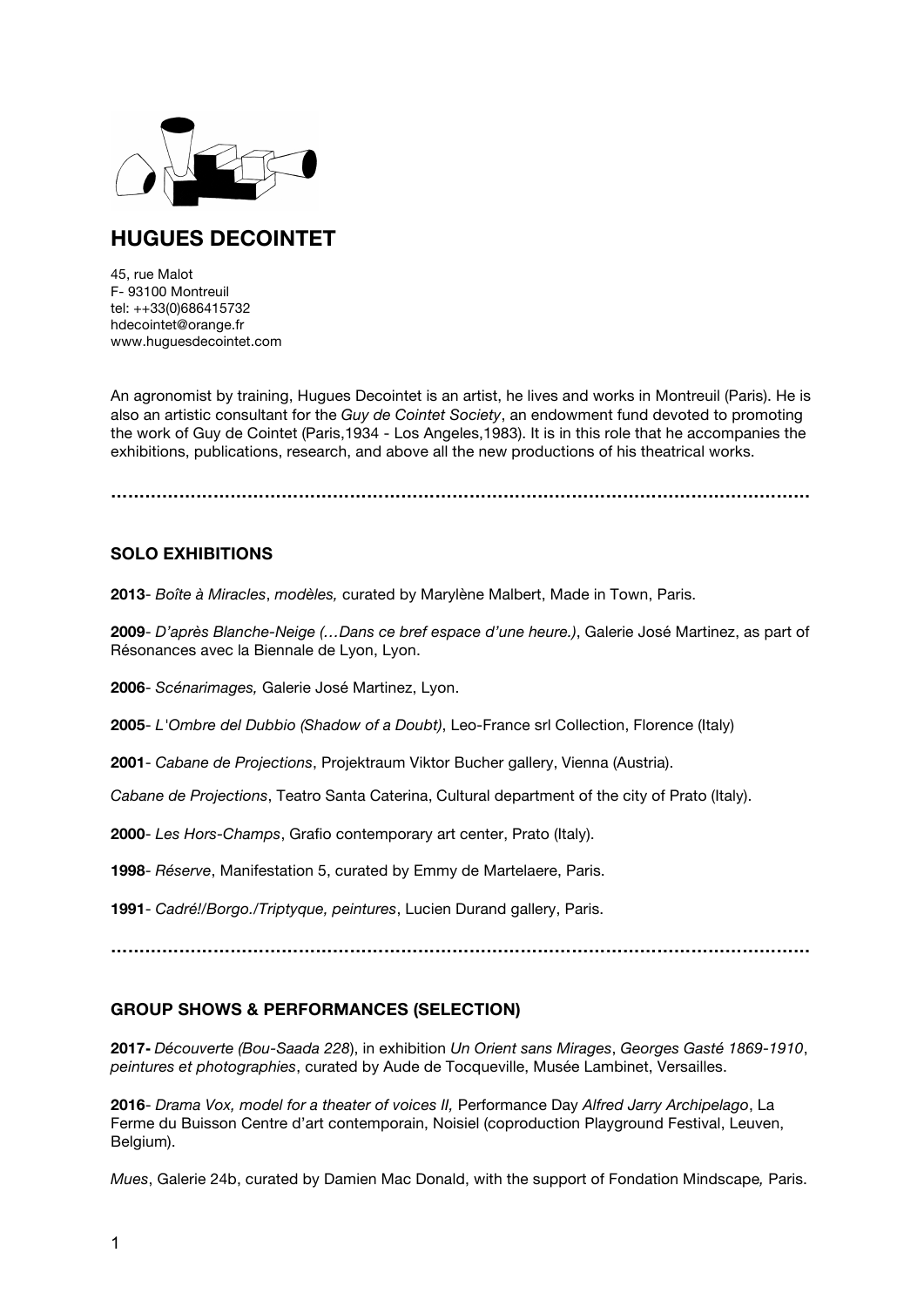**2015**- *Drama Vox, model for a theater of voices II,* activation and exhibition at M Museum, Playground Festival STUK, Leuven (Belgium).

*Dessiner l'Invisible,* Galerie 24b, curated by Damien Mac Donald, with the support of Fondation Mindscape*,* Paris.

**2013**- *Drama Vox, petit thèâtre de voix I,* Air de Paris gallery, with the support of Ministère de la Culture et de la Communication DICRéAM, Paris. **2010**- *Objet Perdu,* curated by Mario Caeiro, Plataforma Revolver contemporary art center, Lisbon

(Portugal). **2009**- *Le Chant de la Carpe* (*D'après Blanche-Neige*), curated by Sandra Patron and Vanessa

Desclaux, Parc St Léger Centre d'art contemporain, Pougues-les-Eaux

**2006***- Exposition Citroën (Screen Paintings),* FIAC 2006 Grand Palais, curated by Anne-Pierre d'Albis, with the support of Citroën, Paris.

*Essences insensées* (*Terre Verte)*, 4èm Parcours d'art contemporain Saint-Germain, curated by Anne-Pierre d'Albis, Paris.

**2004***- Jusqu'où irez-vous? (On dirait la Mer, une incrustation),* 3ème Parcours d'art contemporain Saint-Germain, curated by Anne-Pierre d'Albis, Paris.

**2005**- Projektraum Viktor Bucher gallery, FIAC 05, Paris.

*2000-2005, les artistes de la galerie*, galerie José Martinez, Lyon.

**2003**- *Miscellanées,* Été photographique de Lectoure, curated by Marie de Brugerolle, Lectoure.

**2002**- *Nuit Laboratoire (La Chambre au Songe, auditions)*, Nuit Blanche, curated by Emmy de Martelaere with the support of Direction des affaires culturelles de la Ville de Paris, Paris.

*5 Manifestations et 1 Non Lieu*, curated by Emmy de Martelaere, Agnès b gallery, rue Dieu, Paris.

*Ad personam,* Projektraum Viktor Bucher gallery, Vienna (Austria).

**2001**- *Non Lieu n°2 : Jeux doubles,* site specific project curated by Emmy de Martelaere, with the support of Service culturel du Consulat de France, Rio de Janeiro (Brazil).

*Intime Nature*, *(Les Découvertes),* Parc St Léger Centre d'art contemporain, curated by Marie de Brugerolle, Pougues-les-Eaux (France).

**2000**- *Non Lieu n°1: Terrain vague*, site specific project curated by Emmy de Martelaere, Paris.

**1999***- Colors,* Govett Kerr gallery, curated by Simon Lane, Londres (UK).

**1996***- Walk on the Soho side*, curated by Marc Pottier, with the support of Service culturel de l'Ambassade de France, New-York (USA).

**1995**- *Chez l'un, l'Autre*, galerie Anton Weller, Isabelle Suret, Paris.

*Avant-garde Walk a Venezia*, curated by Marc Pottier, as part of Biennale of Venice, with the support of AFAA (Ministère des Affaires Etrangères), Venice (Italy).

**……………………………………………………………………………………………………………**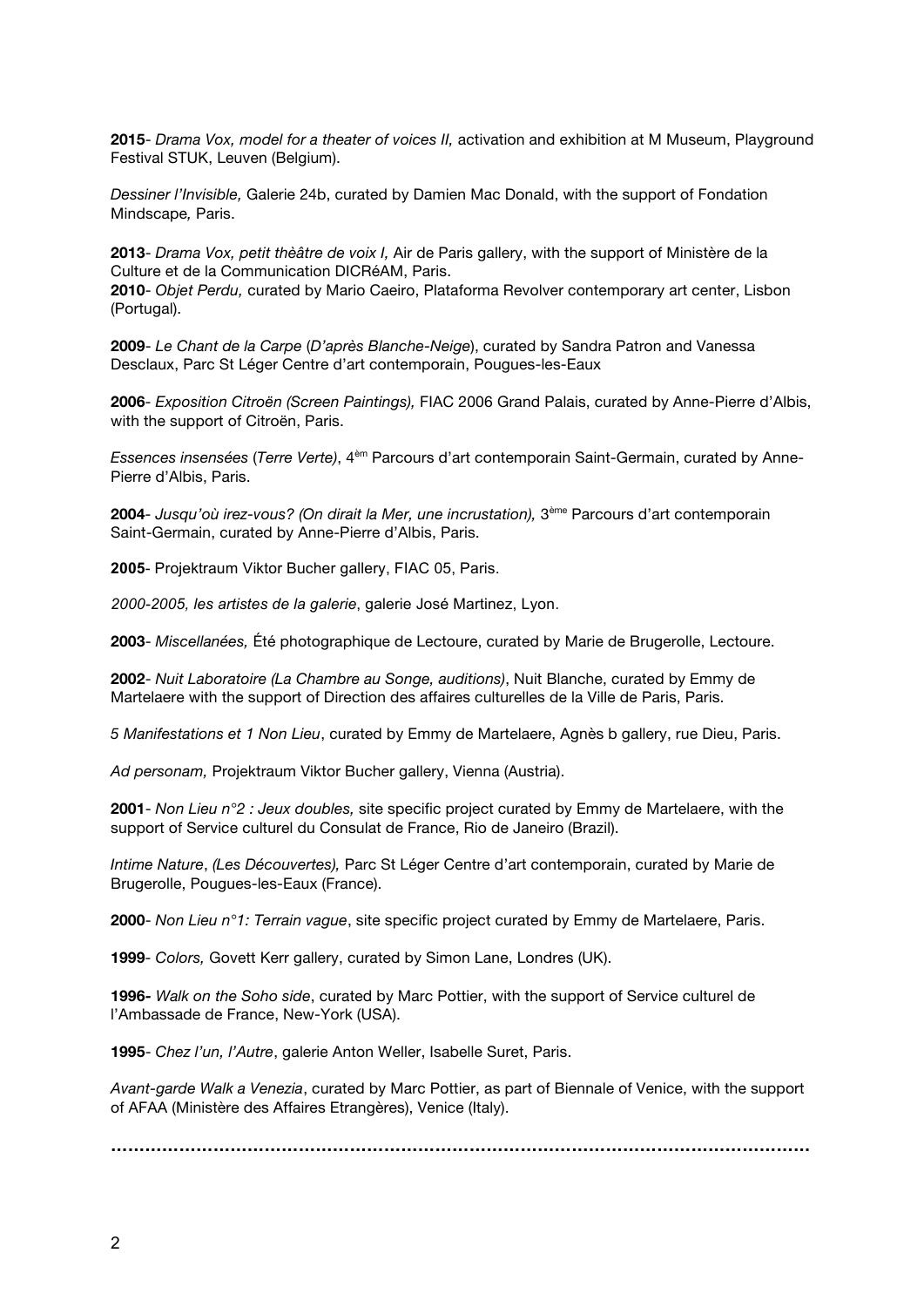# **COLLABORATIONS & EVENTS (SELECTION )**

**2017**- *Guy de Cointet The Complete Plays*, a book edited by Hugues Decointet, François Piron and Marilou Thiébault; texts by François Piron and Marilou Thiébault; drawings/pictograms by Hugues Decointet; graphic design by Laure Giletti and Gregory Dapra; published by Paraguay, 2017.

**Novembre 2017-** *The Bridegroom Suites***,** 3 performances after *The Bridegroom* by Guy de Cointet 1983, curated by Marie de Brugerolle and Hugues Decointet, Playground Kunstenfestival, M Museum & STUK, Leuven (Begique).

**Mars 2015**- *Suites,* conference for students of ENSBA Lyon, invitated by François Piron, Lyon.

**Novembre 2012**- *DramaVox, Index des voix dramaturges,* workshop at ENSA Dijon Art&Design, invitated by Vanessa Desclaux, Dijon.

**Juin 2011**- *(D')Après Blanche-Neige,* film projection at Cinéma La Clef, a programme by Entre2Prises production, Paris.

**Novembre 2010**- *Marguerite Duras in the World of Images ((D')Après Blanche-Neige)*, a *Neighbours*  films programme curated by Pascale Cassagnau, French Institute, South London Gallery, Tate Modern, London (UK).

**Mars 2007**- Conference for students at ENSBA Lyon, invited by Marie de Brugerolle, Lyon.

**Juin 2004**- Festival Transat Vidéo (*Au fond, de loin (Découvertes)),* a video films programme curated by Marie de Brugerolle and Brend Klinkum, Caen.

**May 2003***- Dialogues et coupes (La Chambre au Songe n°3),* installation and conference with philosopher and writer Mehdi Belhaj Kacem, in *Libre* curated by Paola Ballerini, CID/ArtiVisive, Museo Pecci, Prato (Italy).

**October 1998***- Dépositions*, short exhibition at gallery of Laboratoires Photographiques DUPON, Paris.

**December 1997**- *Maitres Anciens*, short exhibition at Fondazione italiana per la fotografia, Turin (Italy).

**……………………………………………………………………………………………………………**

## **FILMOGRAPHY**

*D'après Blanche-Neige (traces d'un film de Joào César Monteiro), After Snow White, (traces of a Joao Cesar Monteiro film),* 2010

HD film, after a play by Robert Walser, performed by Hugues Quester, Violeta Sanchez, Alice Houri et Mehdi Belhaj Kacem, produced by Entre2prises with the support of the CNAP Image/mouvement and the Ministère de la Culture et de la Communication DICRéAM; duration: 45'.

*Le Corbusier, Ma Cité au Musée*, *Le Corbusier, My Estate in a Museum*, 2008 Documentary HD film, directed by Florent Verdet and Hugues Decointet, produced by Clipperton Productions with the support of Cité de l'Architecture et du Patrimoine, Paris; duration: 52'.

#### *Terre Verte*, *Green Land,* 2006

Digital film, after an un-filmed scenario by Michelangelo Antonioni, produced by Parcours Saint-Germain, Paris; duration :13 '.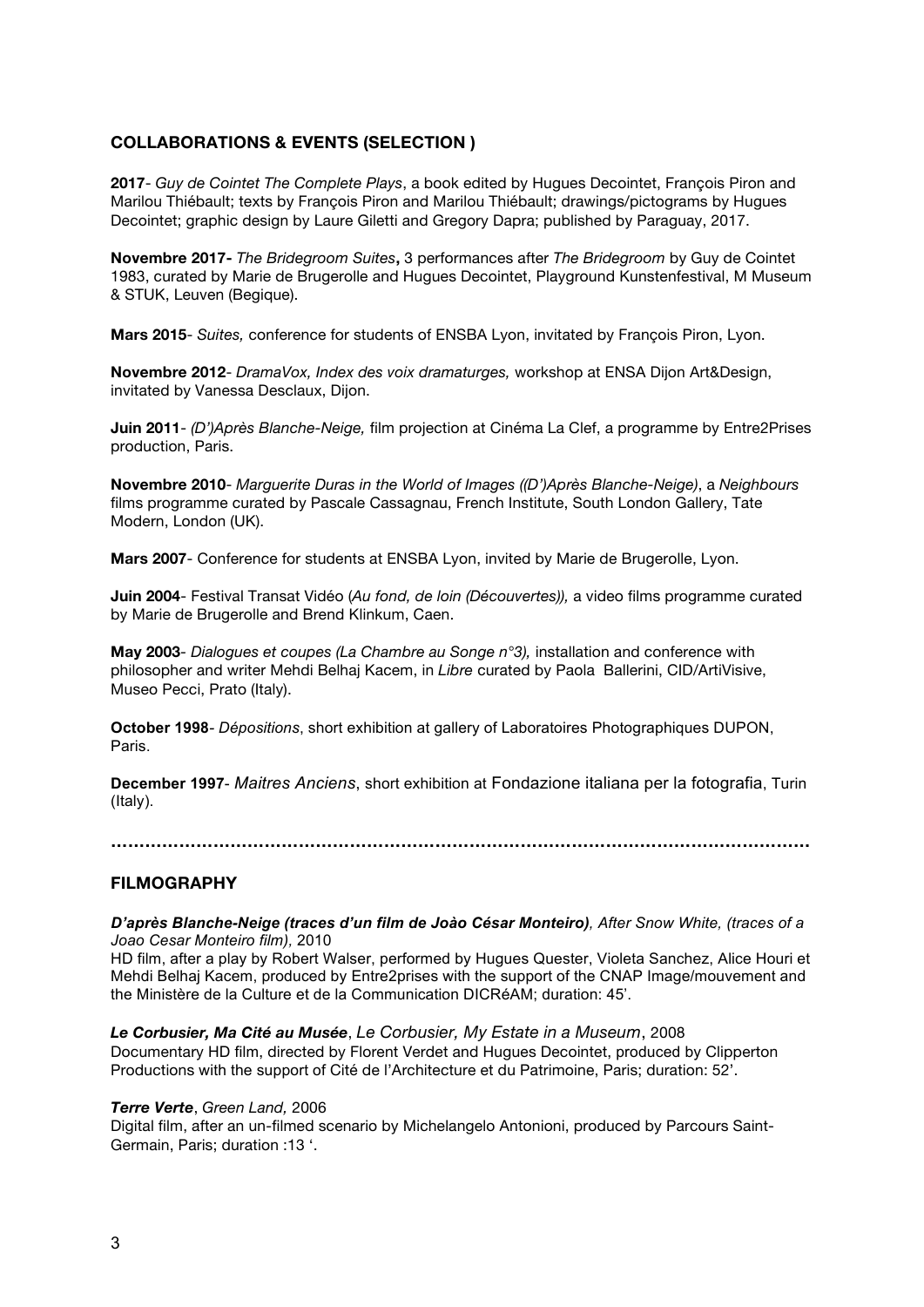#### *La Chambre au Songe (auditions), The Dream Room (Auditions)*, 2003

Digital film, dialogue by Mehdi Belhaj Kacem, autoproduced with the support of Nuit Blanche Paris and Centre de photographie de Lectoure; duration: 7'**.**

*Au fond, de loin (Découvertes)*, *In the Background, from Afar (Backdrops),* 2001 Digital film, autoproduced with the support of Service culturels du Consulat de France in Rio de Janeiro (Brasil); duration: 11'.

#### *Bleu, Pasolini peut-être, Blue, Pasolini perhaps*, 2000

Video film from slides projection; autoproduced during exhibition *Non Lieu n°1: Terrain vague*, Paris; duration: 2'10".

*Message à l'Ami Tunga, A message for Tunga,* 1997 Video film, autoproduced (as part as Documenta X Kassel), with the support of Prodéo, Paris; duration: 5'30".

**……………………………………………………………………………………………………………**

## **BIBLIOGRAPHY**

*Diagramme Monteiro* (an essay about Joào Cesar Monteiro films), a book by Pascale Cassagnau et Hugues Decointet, Editions de l'Oeil, be published 2018.

#### *Playground 16 07*

10 years Playground Kunstenfestival catalogue, edited by Eva Wittocx, Lore Bone, Ilse Van Essche, Steven Vandervelden, M Museum & STUK Leuven, 2017.

*Prussian Blue* N°11, *Une visite de l'atelier d'Hugues Decointet,* text by Damien Mac Donald, photographs by Juliette Abitbol, spring-summer 2017.

*Drama Vox*, folding booklet by Hugues Decointet, Playground M Museum & STUK, Leuven (Belgium) 2015, and La Ferme du Buisson, Noisiel (France) 2016.

**Dessiner l'Invisible**, catalogue of the exhibition Galerie 24b, directed by Damien Mac Donald, published by Fondation Mindscape et EBL Editions, Paris, 2015.

*Une idée du nord. Des excursions dans la création sonore contemporaine*, *(Les voix; Drama Vox)*, a book by Pascale Cassagnau, Beaux-arts de Paris Editions, Paris, 2015.

*Boîte à Miracles, modèles*, journal of the exhibition curated by Marylène Malbert, text by Mehdi Belhaj Kacem, Made in Town, Paris, 2013.

*Intempestif, Indépendant, Fragile, Marguerite Duras et le Cinéma d'art contemporain (Les Amis; (D')Après Blanche-Neige),* a digital book by Pascale Cassagnau, Les Presses du Réel, 2012.

*Vivre dangereusement… jusqu'au bout*, a collective book directed by Benoît Maire, le Pavillon laboratoire de création du Palais de Tokyo, Editions Cercle d'Art, Paris, 2011.

*Images de Culture,* CNC journal n°25, *Il était deux fois,* interview by Sylvain Maestraggi, 2010.

*Marguerite Duras in the World of Images (D'après Blanche-Neige),* booklet of *Neighbours* films programme curated by Pascale Cassagnau, French Institute, South London Gallery, Tate Modern, London (UK), 2010.

*On dirait la Mer*, a children's book by Hugues Decointet, éditions Courtes & Longues, Paris, 2007.